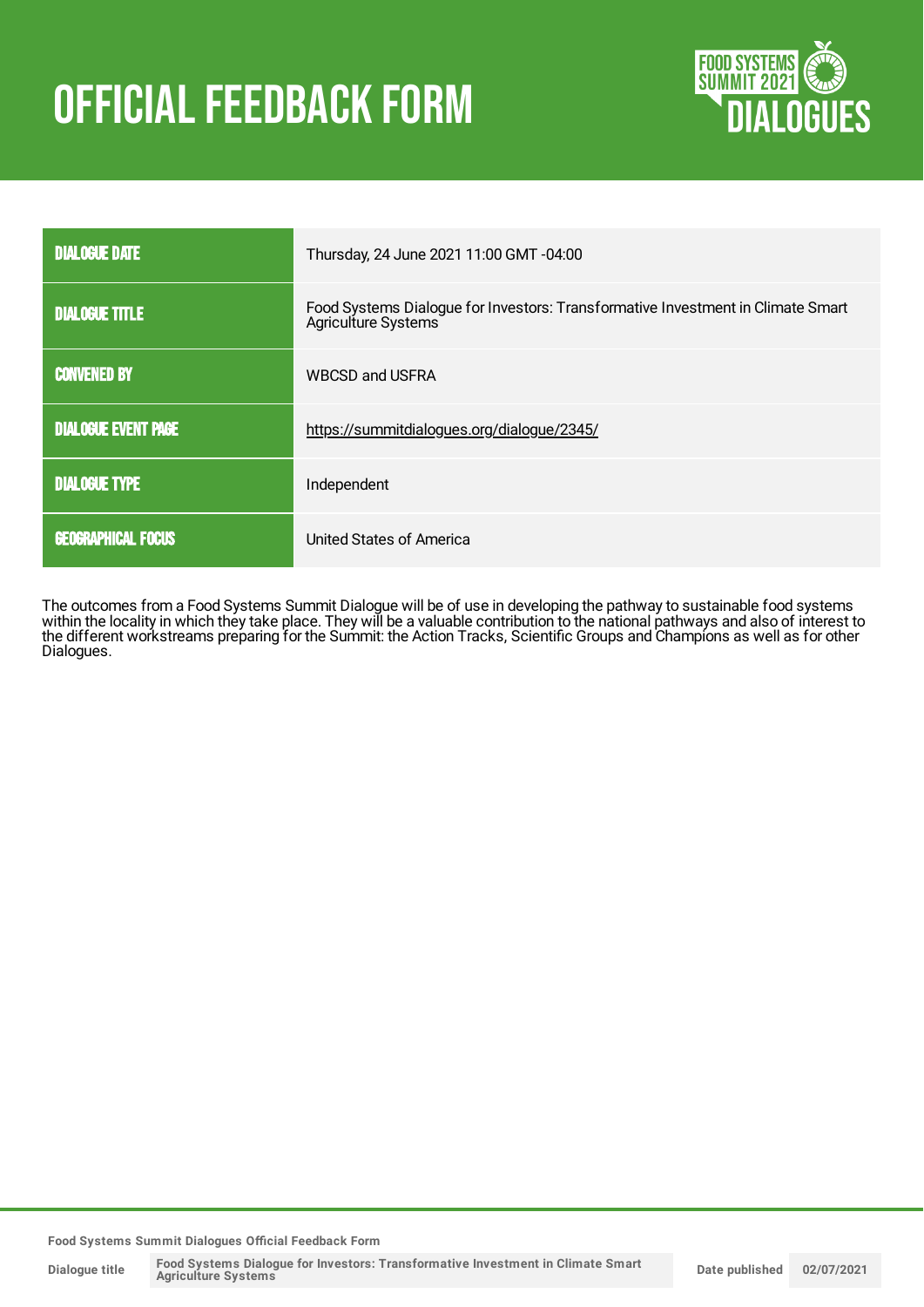## 1.PARTICIPATION



### NUMBER OF PARTICIPANTS FROM EACH STAKEHOLDER GROUP

| Small/medium enterprise/artisan             | Workers and trade union                     |
|---------------------------------------------|---------------------------------------------|
| Large national business                     | Member of Parliament                        |
| Multi-national corporation                  | Local authority                             |
| Small-scale farmer                          | Government and national institution         |
| Medium-scale farmer                         | Regional economic community                 |
| Large-scale farmer                          | <b>United Nations</b>                       |
| Local Non-Governmental Organization         | International financial institution         |
| International Non-Governmental Organization | Private Foundation / Partnership / Alliance |
| Indigenous People                           | Consumer group                              |
| Science and academia                        | Other                                       |

**Food Systems Summit Dialogues Official Feedback Form**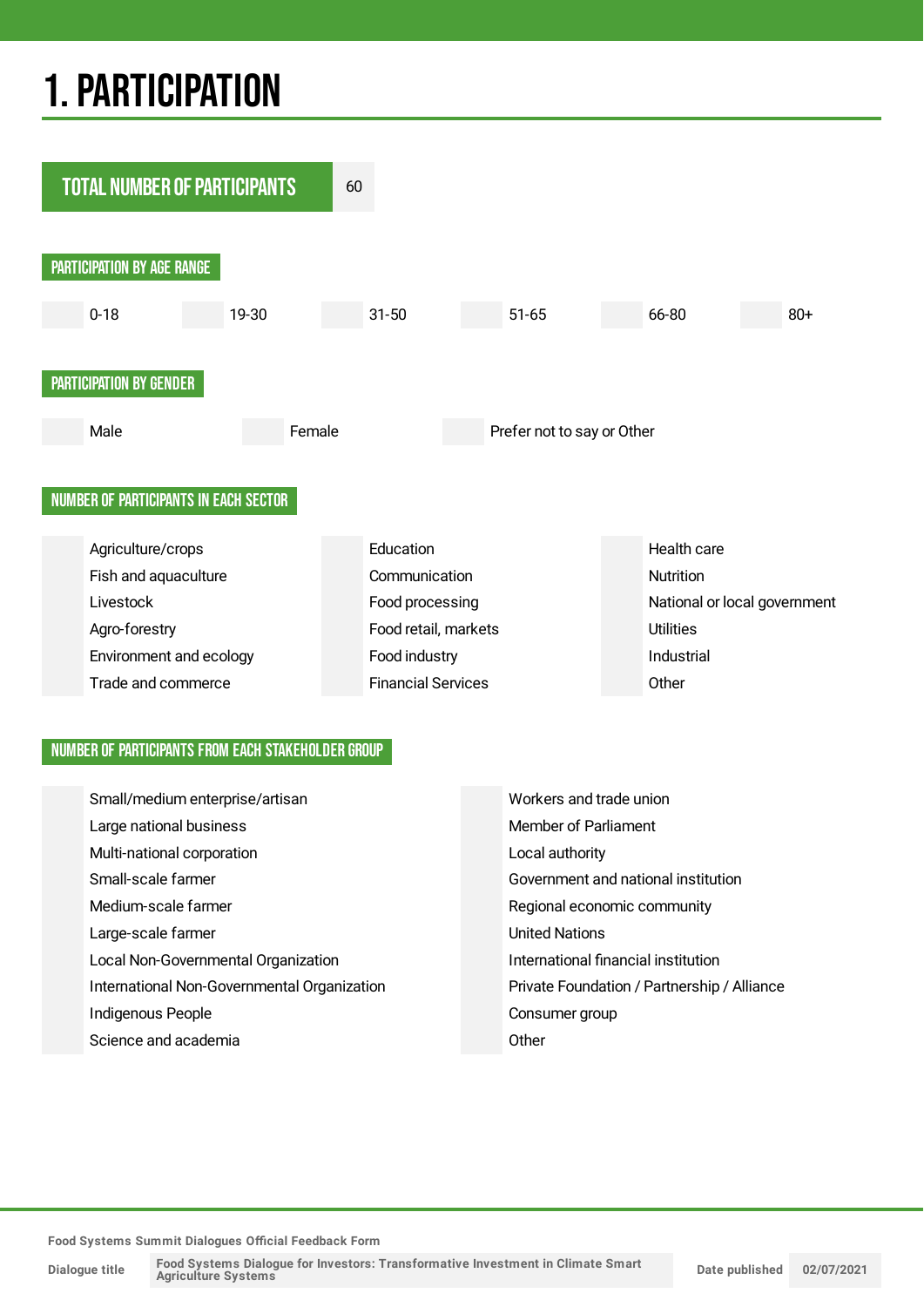## 2. PRINCIPLES OF ENGAGEMENT

### HOW DID YOU ORGANIZE THE DIALOGUE SO THAT THE PRINCIPLES WERE INCORPORATED, REINFORCED AND ENHANCED?

Please see summary report

HOW DID YOUR DIALOGUE REFLECT SPECIFIC ASPECTS OF THE PRINCIPLES?

Please see summary report

DO YOU HAVE ADVICE FOR OTHER DIALOGUE CONVENORS ABOUT APPRECIATING THE PRINCIPLES OF ENGAGEMENT?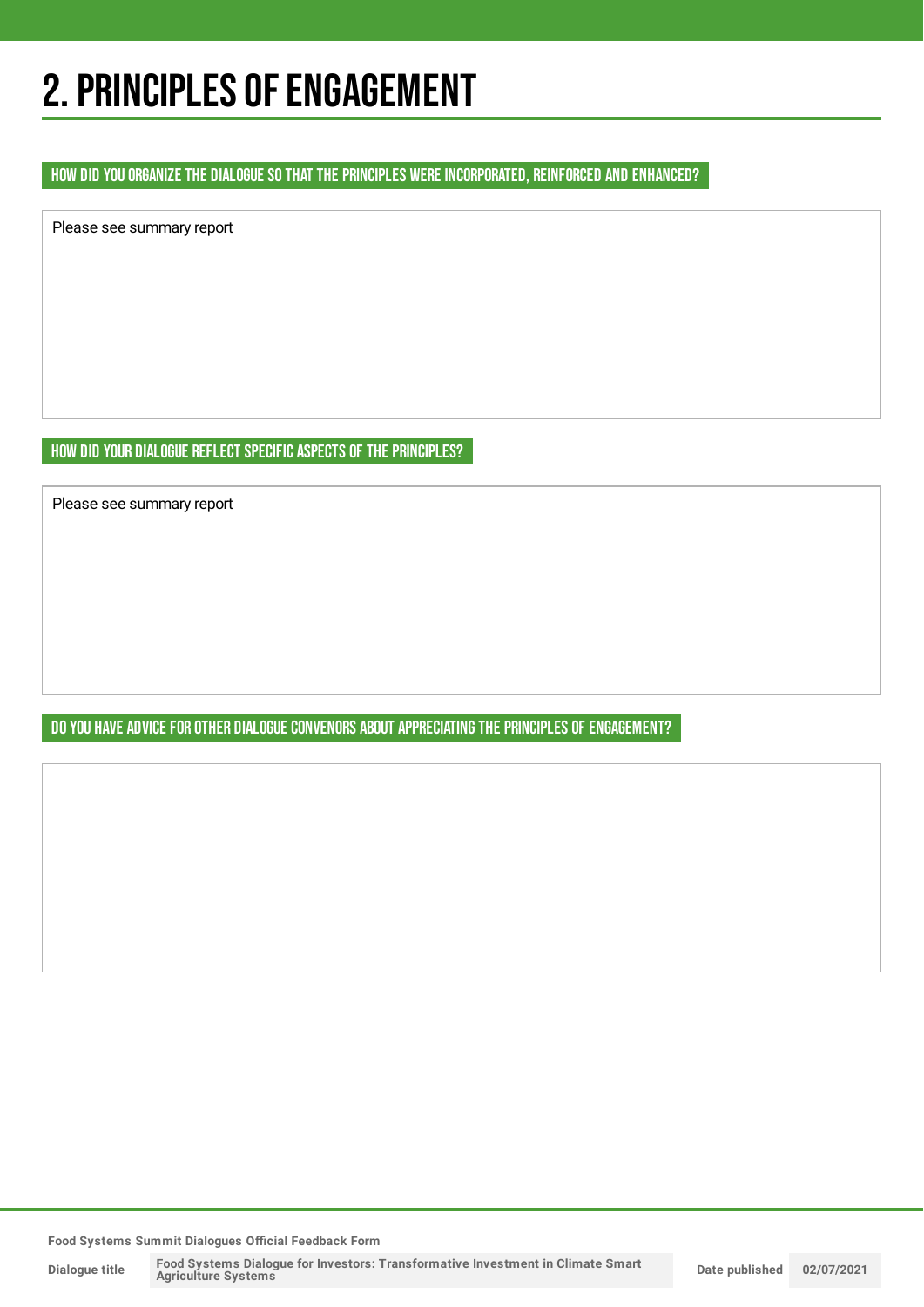## 3. METHOD

The outcomes of a Dialogue are influenced by the method that is used.

DID YOU USE THE SAME METHOD AS RECOMMENDED BY THE CONVENORS REFERENCE MANUAL?

✓ **Yes No**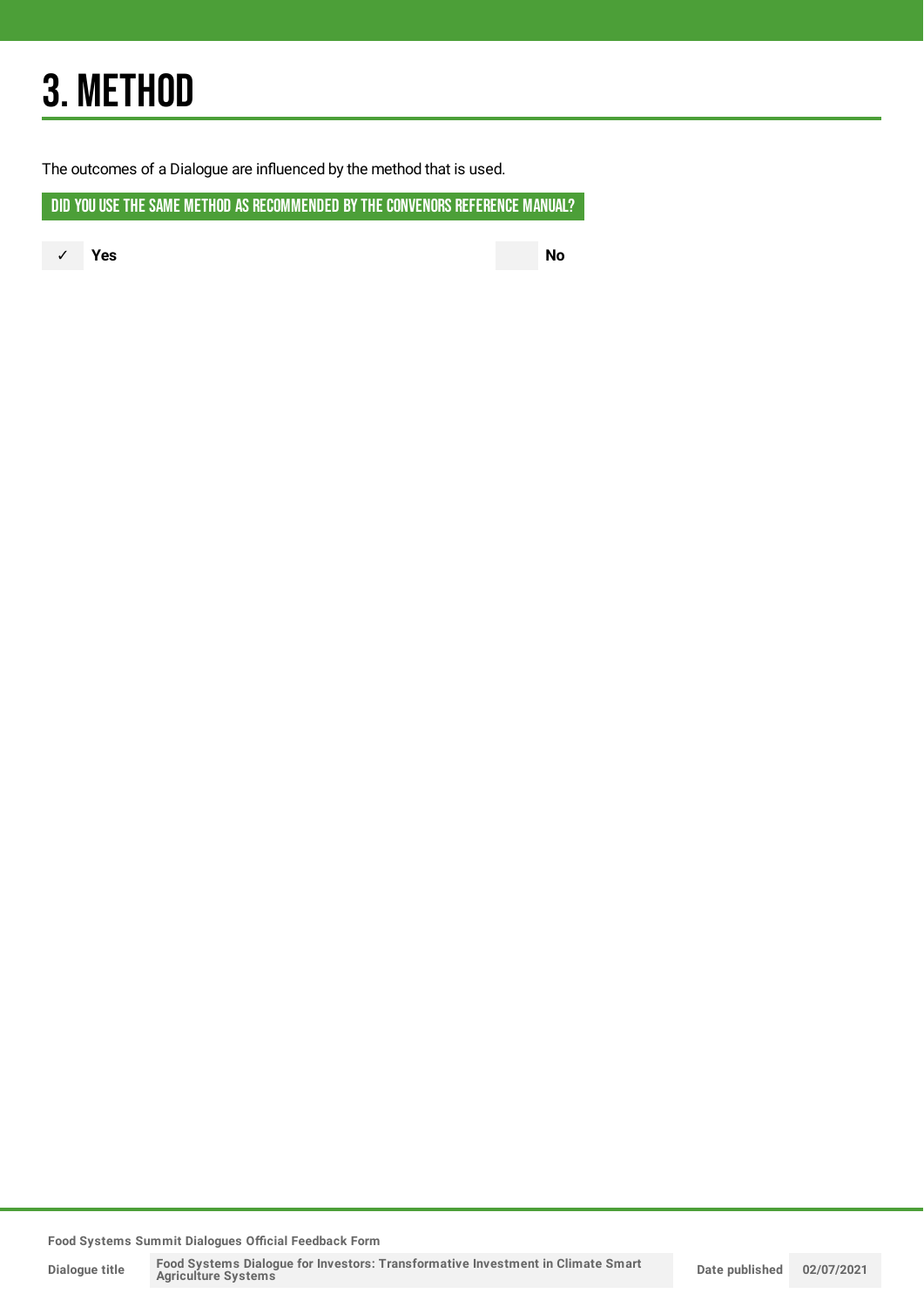## 4. DIALOGUE FOCUS & OUTCOMES

## MAJOR FOCUS

Please see summary report

### ACTION TRACKS

- ✓ Action Track 1: Ensure access to safe and nutritious food for all
- ✓ Action Track 2: Shift to sustainable consumption patterns
- ✓ Action Track 3: Boost nature-positive production
- ✓ Action Track 4: Advance equitable livelihoods
- ✓ Action Track 5: Build resilience to vulnerabilities, shocks and stress

#### **KEYWORDS**

| $\checkmark$ | Finance                      |   | P٥ |
|--------------|------------------------------|---|----|
| $\checkmark$ | Innovation                   | ✓ | Di |
| $\checkmark$ | Human rights                 | ✓ | G٥ |
|              | Women & Youth<br>Empowerment |   | Tr |
|              |                              |   | Er |

- olicy ata & Evidence overnance rade-offs **nvironment** 
	- and Climate

**Food Systems Summit Dialogues Official Feedback Form**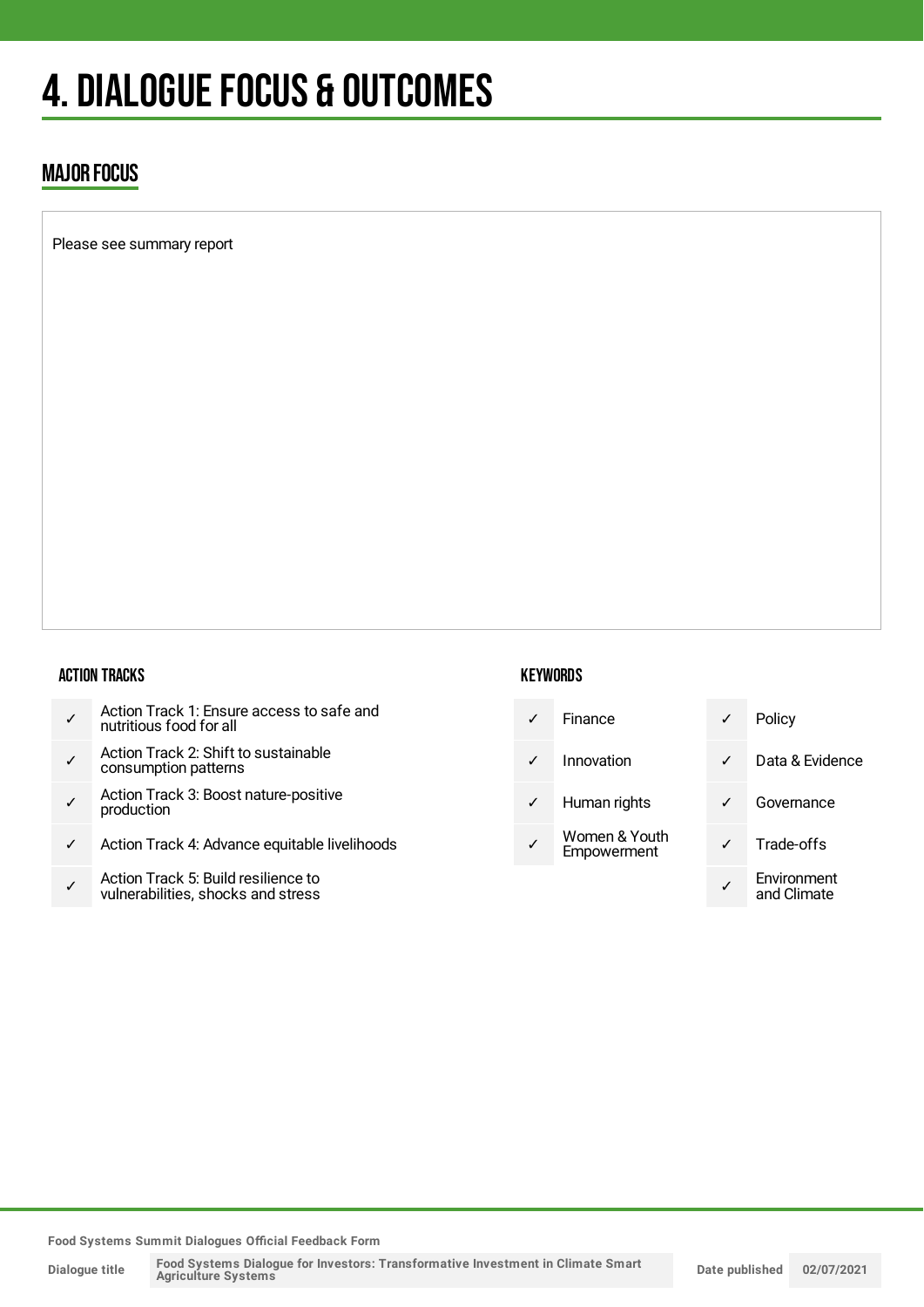## MAIN FINDINGS

Please see summary report

#### ACTION TRACKS

- ✓ Action Track 2: Shift to sustainable consumption patterns
- ✓ Action Track 3: Boost nature-positive production
- ✓ Action Track 4: Advance equitable livelihoods
- ✓ Action Track 5: Build resilience to vulnerabilities, shocks and stress

### **KEYWORDS**

| Finance | Policy |
|---------|--------|
|         |        |

✓ Innovation ✓ Data & Evidence

- ✓ Human rights ✓ Governance
- Women & Youth Empowerment

|   | Policy                     |
|---|----------------------------|
|   | Data & Evidence            |
| ℐ | Governance                 |
| ╱ | Trade-offs                 |
|   | Environment<br>and Climate |

**Food Systems Summit Dialogues Official Feedback Form**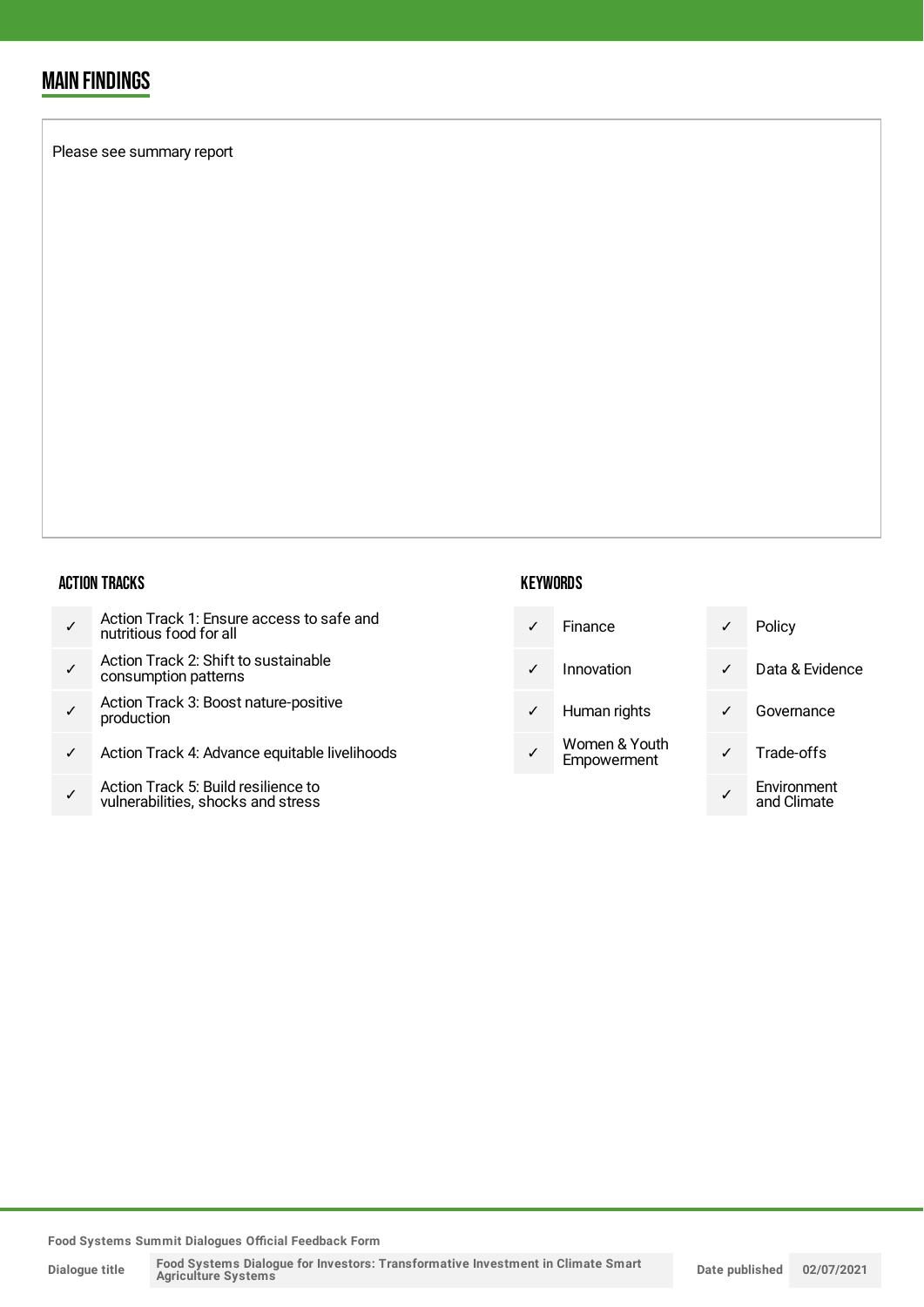## OUTCOMESFOR EACH DISCUSSION TOPIC

See summary report

#### ACTION TRACKS

Action Track 1: Ensure access to safe and nutritious food for all

Action Track 2: Shift to sustainable consumption patterns

Action Track 3: Boost nature-positive production

Action Track 4: Advance equitable livelihoods

Action Track 5: Build resilience to vulnerabilities, shocks and stress

| Finance |  |
|---------|--|

**KEYWORDS** 

Innovation Data & Evidence

Women & Youth Empowerment

Human rights **Governance** 

Policy

Trade-offs

Environment and Climate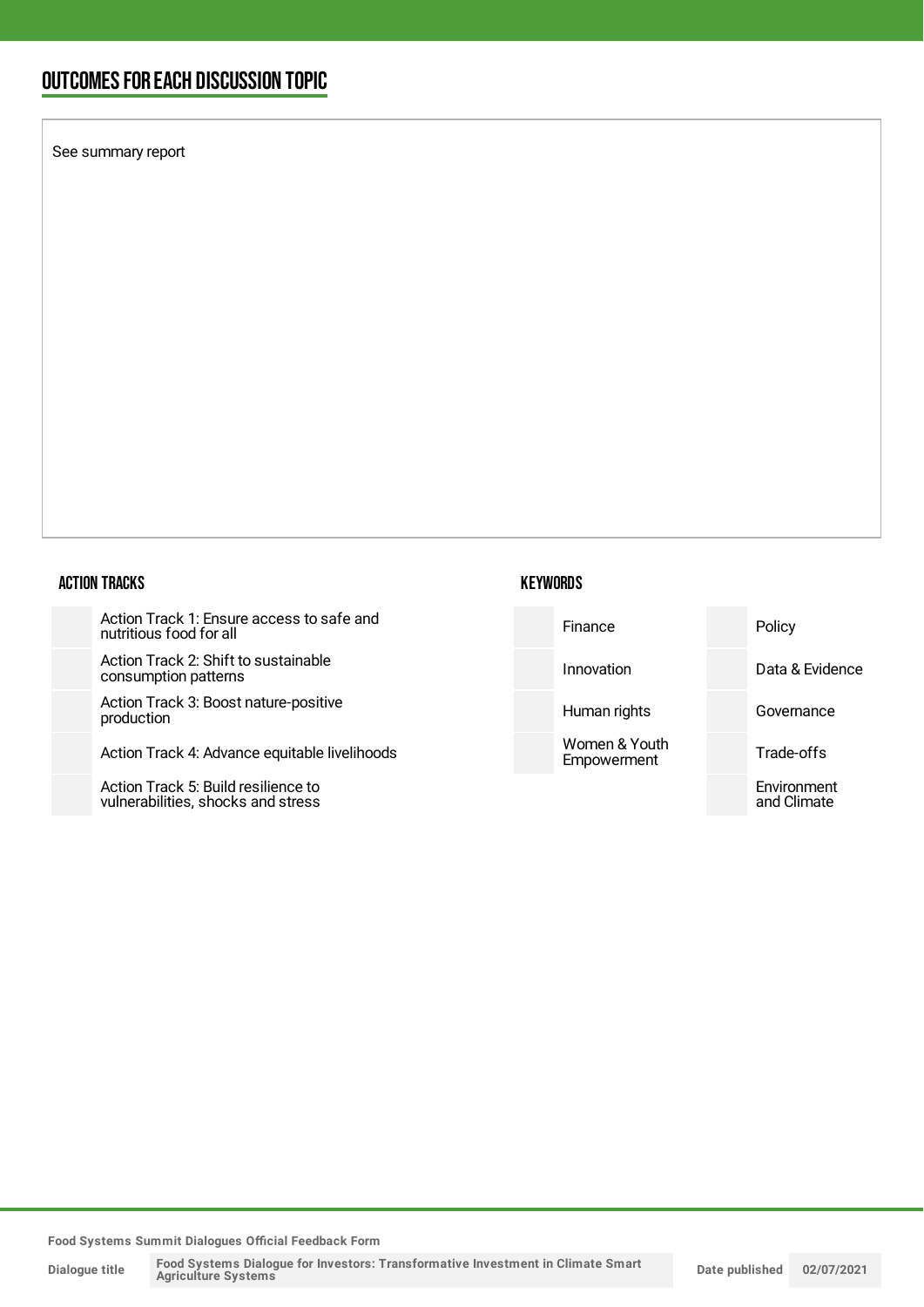## AREAS OF DIVERGENCE

see summary

### ACTION TRACKS

Action Track 1: Ensure access to safe and nutritious food for all

Action Track 2: Shift to sustainable consumption patterns

Action Track 3: Boost nature-positive production

Action Track 4: Advance equitable livel

Action Track 5: Build resilience to vulnerabilities, shocks and stress

### **KEYWORDS**

| and    | Finance                      | Policy                     |
|--------|------------------------------|----------------------------|
|        | Innovation                   | Data & Evidence            |
|        | Human rights                 | Governance                 |
| ihoods | Women & Youth<br>Empowerment | Trade-offs                 |
|        |                              | Environment<br>and Climate |

**Food Systems Summit Dialogues Official Feedback Form**